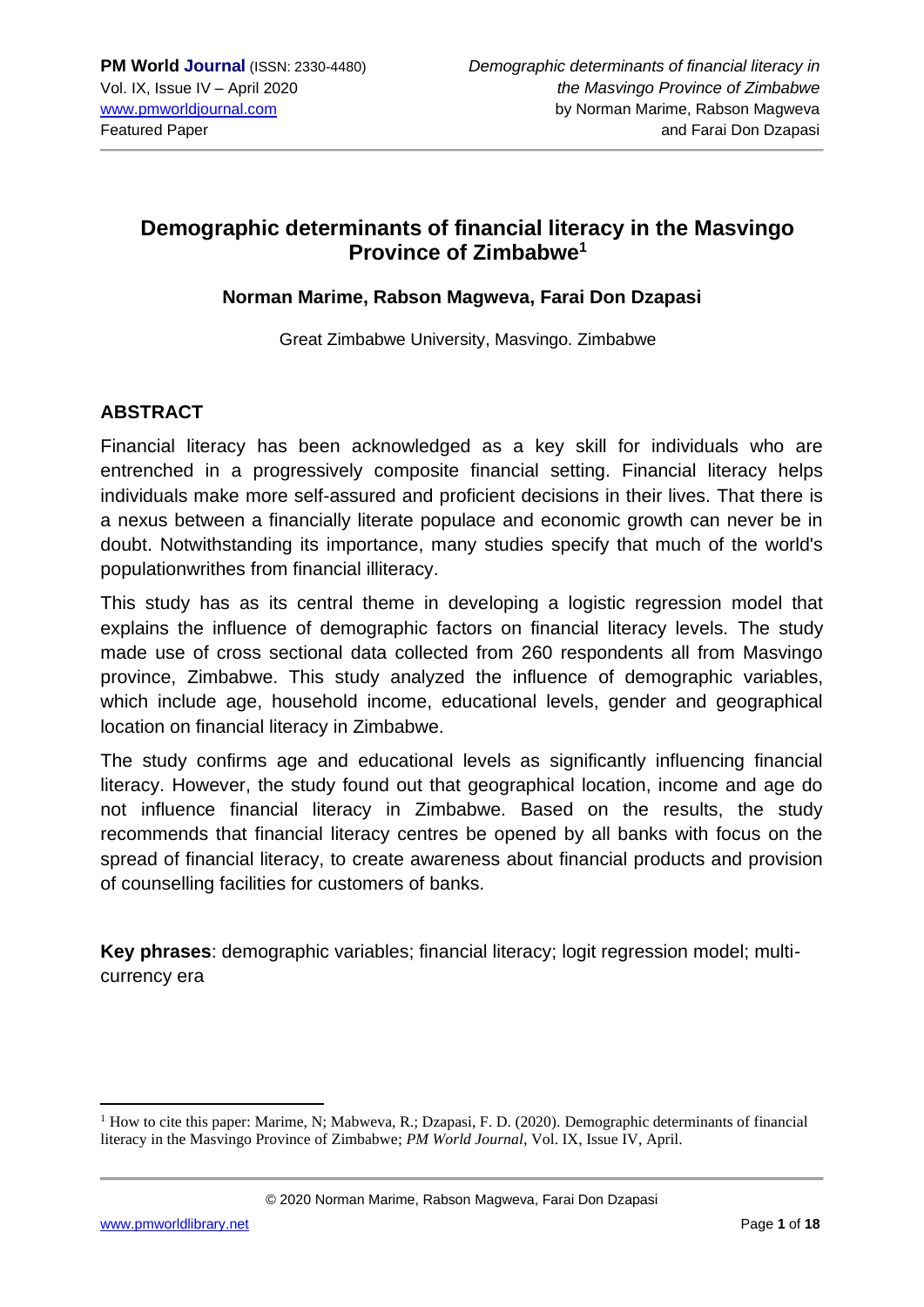## **1. INTRODUCTION**

The banking sector and financial industry at large has been advancing technologically and coming up with complex financial products for the past decades. Despite these innovations, the intended consumers of these products are rarely indicating significant interest in the same. The slow uptake of financial products and services could be as a result of financial illiteracy which is influenced by demographic factors such as age, gender, living standards income, education and geographical location. The level of financial literacy significantly affects investment and financial decision making thereby affecting the economic well-being of the participants and the whole economy at large.

In low income African countries such as Sudan, Kenya and Uganda, financial literacy is limited, resultantly complex financial consumer products are typically accessible only to a small percentage (Lisa & Bilal 2012: Miller, Godfrey, Levesque & Stark2009), noted that developing countries have low levels of financial literacy as indicated, for example, by half of farm labourers surveyed in India who store their cash at home. Financial Scope Botswana Report(2009) shows that financial literacy in most emerging economies is still very low, with 11% of the population in Tanzania using formal financial services, 23% in Zambia, Mozambique 11%, Malawi 26% and Kenya 41%. According to Gono (2013), Zimbabwe's financial literacy rate has been recorded at 40%.

Financial literacy in Zimbabwe has recently gained the attention of financial institutions, government agencies, grass-roots consumers and community interest groups. Interested stakeholders are concerned with the fact that consumers lack working knowledge on financial concepts and do not have the tools they need to make decisions most expedient to their economic and financial well-being. Such financial literacy insufficiencies have been morbid to the financial system and proved hurtful to the Zimbabwean economy at large. As such, it becomes necessary to expose the demographic factors which affect financial literacy in developing nations such as Zimbabwe. The results of this study will go a long way in aiding interested stakeholders and policy makers when designing their outreach programs to enhance and improve financial literacy among citizens.

## **2. LITERATURE REVIEW**

Financial literacy is the ability of one person to understand and make use of financial concepts according to Lusardi & Mitchell 2014. In support of this, PISA 2012 defined financial literacy as the knowledge to understand financial concepts and risks. This knowledge includes the basic components of financial products and services for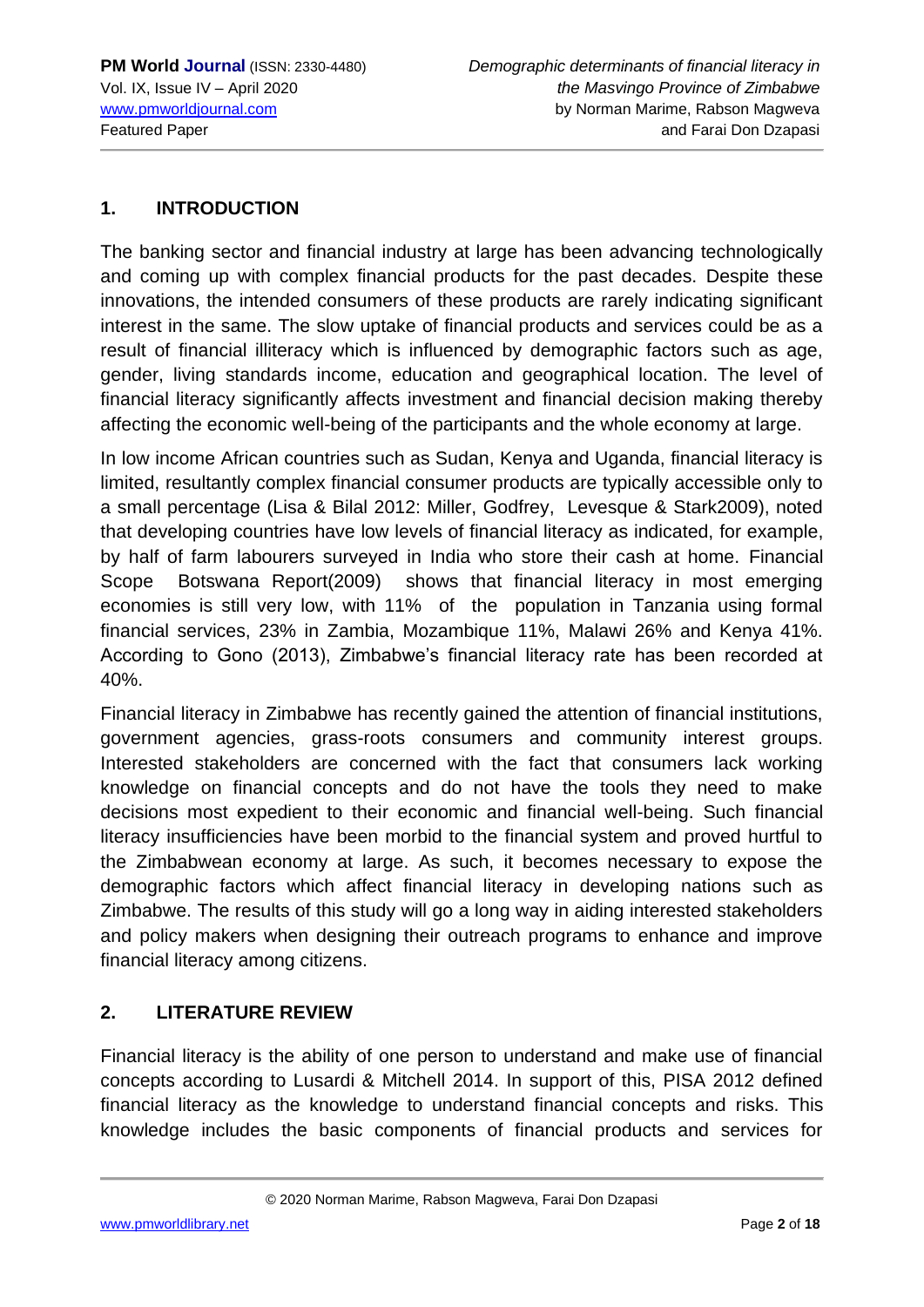example insurance policies, and pensions schemes. PISA 2012 went on describe financial literacy as the skills, confidence and knowledge an individual possess in order to make effective decisions on different financial contexts in order to better their financial well-being and the society at large. These skills include the ability to compare information, extrapolate and evaluate information in the financial context. Hastings, Madrian, Skimmyhorn2013 referred to financial literacy as the knowledge one has on financial products and concepts and also the mathematical skills of numeracy required for making sound financial decisions and being involved in activities like financial planning.

Calvet, Campbell &Sodini2009 noted that financial literacy is the ability individuals have in their understanding of how money works, how to manage money, how to invest money in order to turn it into more. It had been discovered that financial knowledge was regarded as the ability people have to take necessary actions on issues which affect their financial wealth and financial well-being. Financial knowledge together with financial attitude are considered to be the base for financial literacy.

## **2.1 Importance of financial literacy**

Research proved that the financial industry is very complex and it is difficult for those who are financially illiterate to comprehend. With the innovations made in this sector, the uptake of financial products and services became even more complex as it requires some evaluations and effective comparisons to be made amongst different banks and financial institutions (Lusardi &Mitchell 2013). The deregulation of the financial industry made it impossible for the financially illiterate to make distinctions between different financial products and services. Most service offered by banks are similar and it requires some in-depth knowledge for clients to make some distinctions (are they will be slight). Customers are sometimes seen consuming expensive products and services because they lack that ability to make comparisons which can only be achieved by the financially literate.

The level of financial literacy impact on financial decisions and financial behavior of the market participants. Van et al 2011, Yoong 2011 and Guiso & Japelli 2008 argued that financial literacy bring about portfolio diversification, adequate participation in the stock market and planned retirement. Lusardi &Tufano2009 are of the opinion that financial illiterate clients engage in baseless financial practices, ponzi schemes and irresponsibly manage their finances. On the same notion, the financially illiterate have a tendency of investing in actively managed funds disregarding high management fees and ignoring the fact that actively and passively managed funds realize equivalent returns. This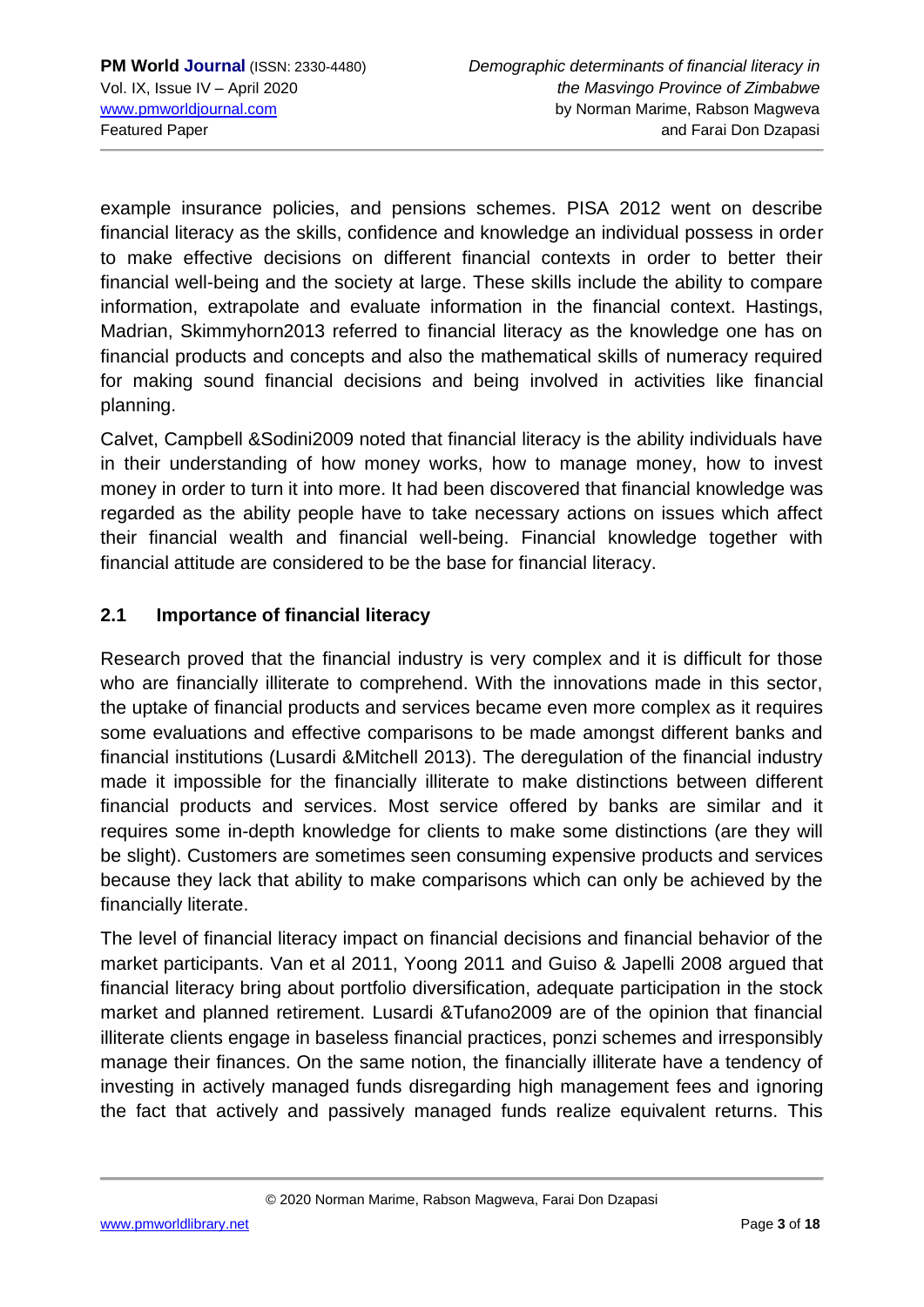argument was supported by Moore 2003 who noted that borrowers who are financially illiterate usually buy high cost mortgages and indulge in dubious money schemes.

Miller et al 2009 argued that financial literacy help improving the quality of financial products being provided by financial institutions. Individuals who are financially knowledgeable can exert constructive pressure on financial institutions such that they end up developing products which meet customers' desires, at competitive prices. In support of this, OECD (2005) argued that financial regulators are bound to produce quality and efficient services when they are dealing with an educated lot.

Financial literacy benefits not only individual clients but also financial service providers. According to Lusardi et al (2007), financially literate individuals pose little or no risk to financial institutions as they are able to use financial services and resources responsibly. This will in turn help stabilize the financial market in the long run and will lead to an increase in economic growth and gross domestic product of the nation, other things being equal. Hilgert et al. (2009) supported this view noting that when information asymmetry exists between consumers and financial service providers, there are higher chances of weak, unsound and unstable financial markets.

## **2.2 Key demographic factors affecting financial literacy**

Among a myriad of factors which determine the level of financial literacy, this section is limited to reviewing only the demographic aspects. Lack of formal education has been nailed as one of the major reasons behind low levels of financial illiterate. In a survey by Hilgert, Hogarth, & Beverly2003, educational levels impacted more on financial literacy. Atkinson & Messy 2012 who advocated for youth financial education, argued that individuals who did not go through post-secondary education are the ones who are likely to be financial illiterate.

On the contrary, Courchane 2005, concluded that education is not significant in determining financial literacy levels. Same conclusions were made from a survey by Lusardi and Mitchell (2008) who observed that some people with low levels of education scored high on financial questions and this showed that even those with little education can be financially literate. Given that Zimbabwe command a high literacy levels in Africa (at 90.1%) analysing the effect education on financial literacy becomes paramount.

Income level is another factor which might determine financial literacy. Income levels generally affect the household's living standards and social well-being. High income earners are better placed in terms of ability to attend financial seminars and furthering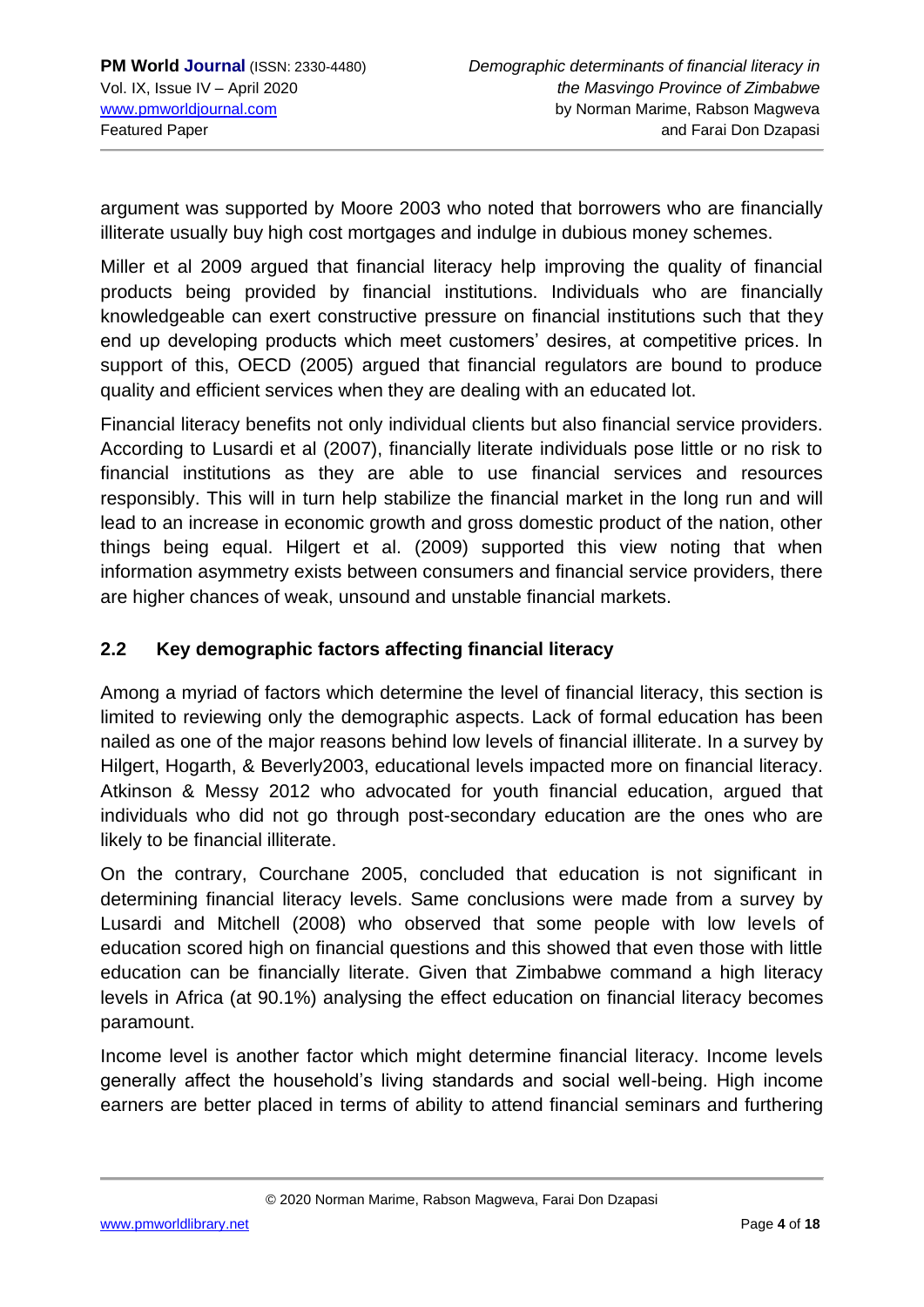their education. Previous study has proved that low income earners have the low levels of financial literacy (Braunstein& Welch 2002; Jacob et al 2000).

Same conclusions were made by Lusardi (2012) and Hastings & Mitchell (2010) who noted that in certain cases, financial literacy is low among those individuals with little education, low income earners and young in age. Guiso & Jappelli (2010) in agreement with Lusardi and Mitchell (2011) noted that income, and gender significantly impact financial literacy. According to Lisa & Bilal (2012) financial literacy is high among low and moderate income earners. Banks have a tendency of discriminating low income communities, (Anderson & Gryzlak 2012 & Cancian2001). For example, banks are neither located in small towns nor have they tried to cater for the financial needs of low income earners. This unavailability of financial services to such communities amplify and preserve the level of financial illiteracy. Zimbabwe is a low-income earner whose economic growth has been sluggish and informal for the past one and half decades. Unemployment levels are very high and majority of the citizens are unbanked. Given these critical aspects, it is the aim of this paper to expose the effect of income levels on financial literacy.

Financial literacy is also a function of age groups. Naturally we cannot expect to find many teenagers or senior citizens who are financially literate. Lusardi, Mitchell &Curto (2008) discovered that half of the Americans aged fifty and more cannot answer two questions on simple interest and inflation. Same authors highlighted that the young aged (between 20 and 30 years) lack financial literacy. In an analysis made in 2008 by the National Longitudinal Survey of Youth, it has been discovered that financial literacy is lower among young adults.

However, Bhushan et al (2013) disagreed with the above authors as they argued that age and financial literacy levels are not significantly related. Zimbabwe is enshrined richly with all age groups, though their academic and economic exposure is different. It becomes increasingly necessary to ascertain the effects of age on financial literacy.

Most reviews show strong regional differences in financial literacy, as shown by awareness of financial terms and institutions, mainly amongst urban and rural areas. The same differences can be noted among urban dwellers considering their suburb location (high or low density). In Germany, the knowledge of basic financial concepts is lacking among women, the less educated, and those living in East Germany (Reed 2008). In particular, those with low education and low income in East Germany have low financial literacy compared to their West German counterparts. Interestingly, there is no gender disparity in financial knowledge in the East.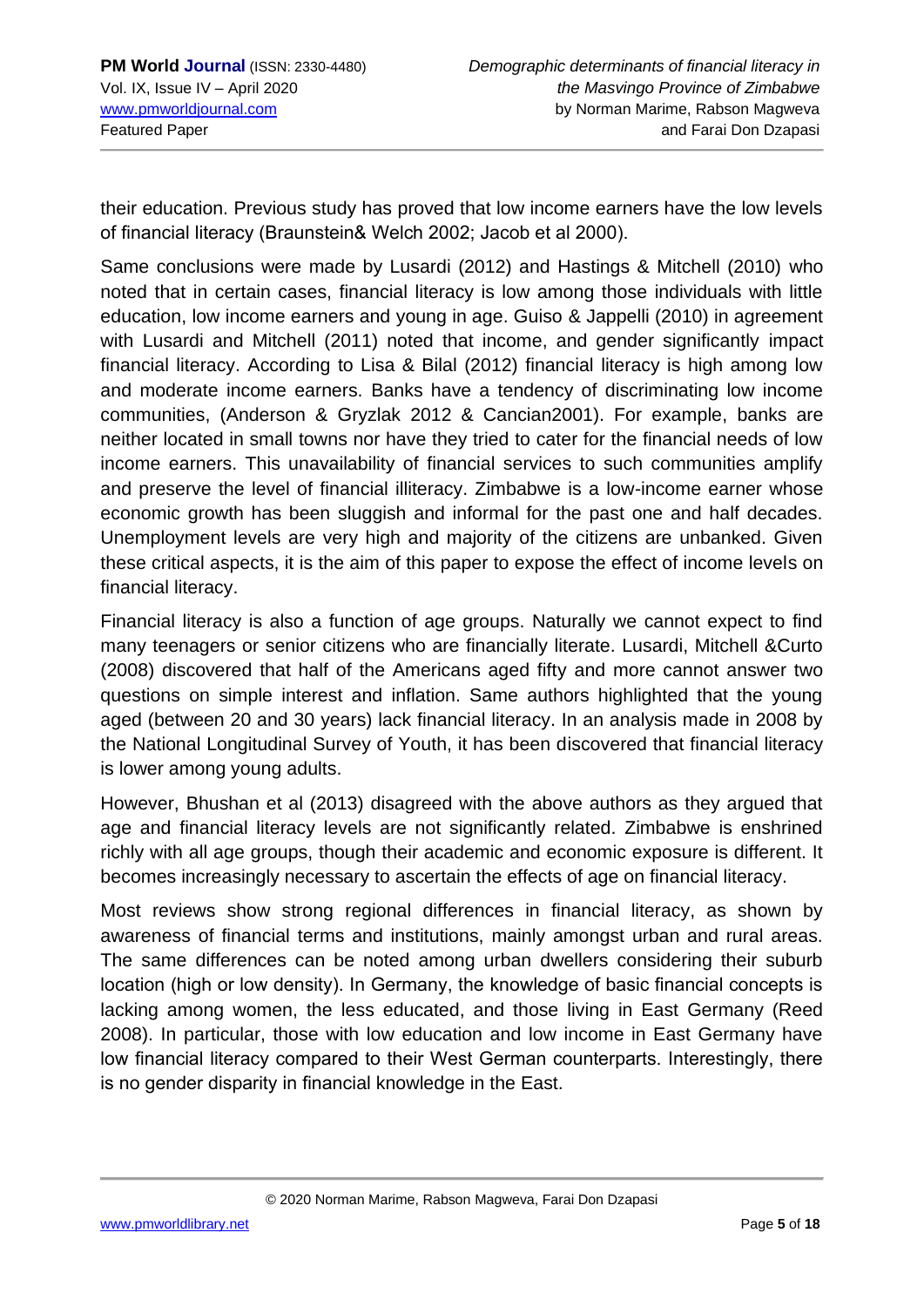Inherited gender imbalances in terms of education, income and employment opportunities, affect financial literacy to a large extent. In a research by Lusardi & Mitchell 2008 and Bernheim 2009, gender was found to significantly determine the levels of financial literacy. They discovered that men are more financially knowledgeable compared to women, other things held constant.

Given the divergent views and conclusions on the demographic determinants of financial literacy, this study aims to ascertain the same in Zimbabwe under the multicurrency era. The multi-currency era has forced every citizen appreciate some financial concepts. The results of this study will go a long way in aiding policy makers and financial institutions when designing their outreach programs to enhance and improve financial literacy among citizens.

## **3. METHODOLOGY**

In carrying out this study, logistic regression model was adopted considering the fact that the dependent variable is categorical (contains binary responses). The steps or procedures followed in estimating such a model are discussed below.

### **3.1 Data sources and variables**

The study made use of cross-sectional data collected from 260 respondents all from Masvingo province, Zimbabwe. Financial literacy was the dependent variable explained by demographic elements namely: gender, age, income, geographical location and educational status.

## **3.2 Multi-collinearity tests**

One of the key assumptions under logistic regression is that the independent variables are not significantly linearly related; meaning there is no statistically significant multicollinearity among variables under study. Our regressors are likely to be linearly correlated. For example, educational levels tend to determine the level of income and whether the individual resides in high or low-density suburbs. The same can be said on gender and age which, in one way or the other affect other explanatory variables.

In testing the presence of this phenomenon, a researcher can make use of the Tolerance (TOL) and Variance Inflating Factor (VIF) measures. If TOL is less than 0.1 or the VIF is above 10 then multicollinearity is present and corrective measures should be harnessed to avoid type two error and other effects of significant multicollinearity. The two metrics are computed as follows: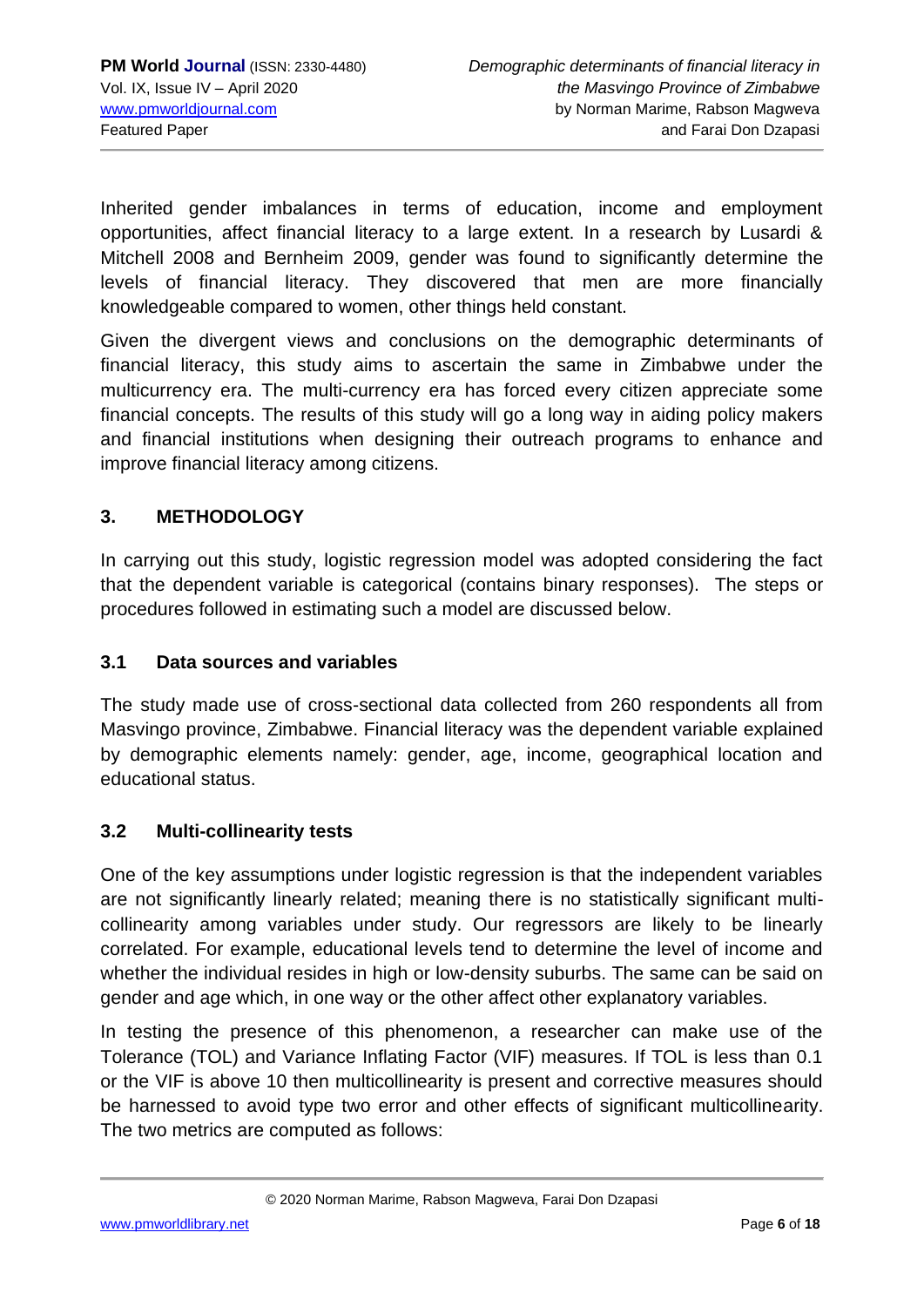<sup>=</sup> <sup>1</sup> ⁄ = 1 − 2 ----------------------------(1) and <sup>=</sup> <sup>1</sup> <sup>1</sup> <sup>−</sup> <sup>⁄</sup> <sup>2</sup>------------------------------------(2)

Where *j* and *i* are the variables under consideration and R<sup>2</sup> is the coefficient of determination. When  $R_{ji}^2$ = 1 then TOL = 0 indicating the presence of significant multicollinearity. Spearman's correlation can also be used to determine the level of collinearity among predictors. A coefficient above .80 is an indication of significant multicollinearity.

#### **3.3 Logistic regression model**

Given the nature of the variables under study, in which case the dependent variable is dichotomous or binary (financial literacy), the usual Ordinary Least Squares (OLS) estimator is not applicable. If OLS is applied on a qualitative dependent variable (as in this case), the size of the effects of predictors is seriously miss-estimated, standard errors will be wrong and all the standard inferences are uniustified.

Apart from that, logistic regression is often considered an attractive analysis because it does not assume normality, linearity, or homoscedasticity (key assumptions required under OLS). Such assumptions are violated as you cannot have a normal distribution when the residuals are only free to take on two possible values (1 and 0). The homoscedasticity assumption is also likely to be violated since the variance of a dichotomy is  $pq$ (where  $p =$  the probability of the event occurring and *q* is the probability of it not occurring). Unless *p* is the same for all individuals, the variances will not be the same across cases (Williams 2015).

Logistic models estimate the probability of the dependent variable Y being equal to 1 (success) and in our case the odds of being financially literate. Under the logistic setting, odds of an event are the ratio of the chances that an event will occur to the probability that it will not occur. For example, if the probability of an event occurring is *p*, the probability of the event not occurring is (*1*-*p*). Then the respective odds is a value given by

odds of an event = 
$$
\frac{p}{1-p}
$$
 \n $\frac{p}{1-p}$ 

For correct coefficients interpretations under logistic regression, we model the natural log odds as a function of the predictorX, as follows:

$$
logit(y) = ln(odds) = ln {p \choose 1-p} = \alpha + \beta X
$$
........(4)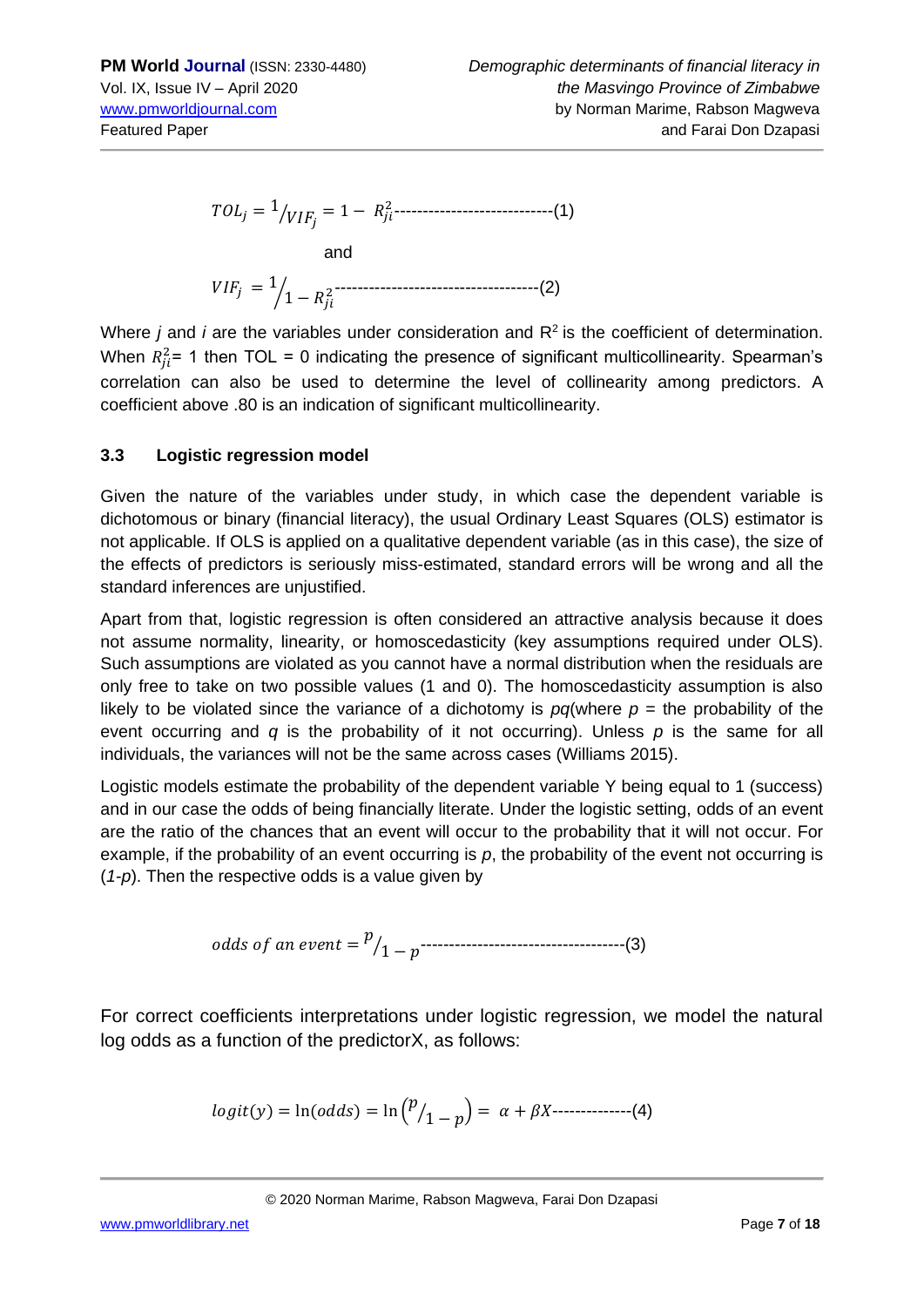Taking the anti-log of equation (4) on both sides, (Hyeoun-Ae 2013) an equation for the prediction of the probability of success can be derived as:

 $p = P(Y = success | X = x, aspectficvalue)$ 

 $= e^{\alpha + \beta X}$ 1 + <sup>⁄</sup> + <sup>=</sup> <sup>1</sup> 1 + ⁄ −(+ ) -------------------- (5)

By extending the simple logistic regression to include multiple predictors, (in our case, education, gender, income, residential location and age) equation (5) becomes:

1 1 + ⁄ −(+ 11+22+⋯+) -----------------------------------(6)

'Exponentiating' a beta parameter provides the multiplicative effect of that predictor on the odds controlling other variables. As such, the study adopted multiple logistic regression model (sometimes referred to as logistic regression or logit mode) which estimates the probability of occurrence of an event by fitting data to a logistic curve (using Maximum Likelihood estimator) as postulated by Hyeoun-Ae (2013).

## **4. RESULTS ANALYSIS AND DISCUSSION**

In exposing the demographic factors which affect financial literacy in Zimbabwe, the tests hereunder were utilized.

## **4.1 Multi-collinearity levels**

As already indicated, logistic regression assumes that there is no perfect multicollinearity among regressors. The study made use of Spearman's correlation coefficient measure which is a non-parametric test. The results are shown in Table 1:

## **TABLE 1: Spearman's correlation coefficients**

|     | Age | <b>Income</b> | <b>Education</b> | <b>Gender</b> | Location |
|-----|-----|---------------|------------------|---------------|----------|
| Age |     |               |                  |               |          |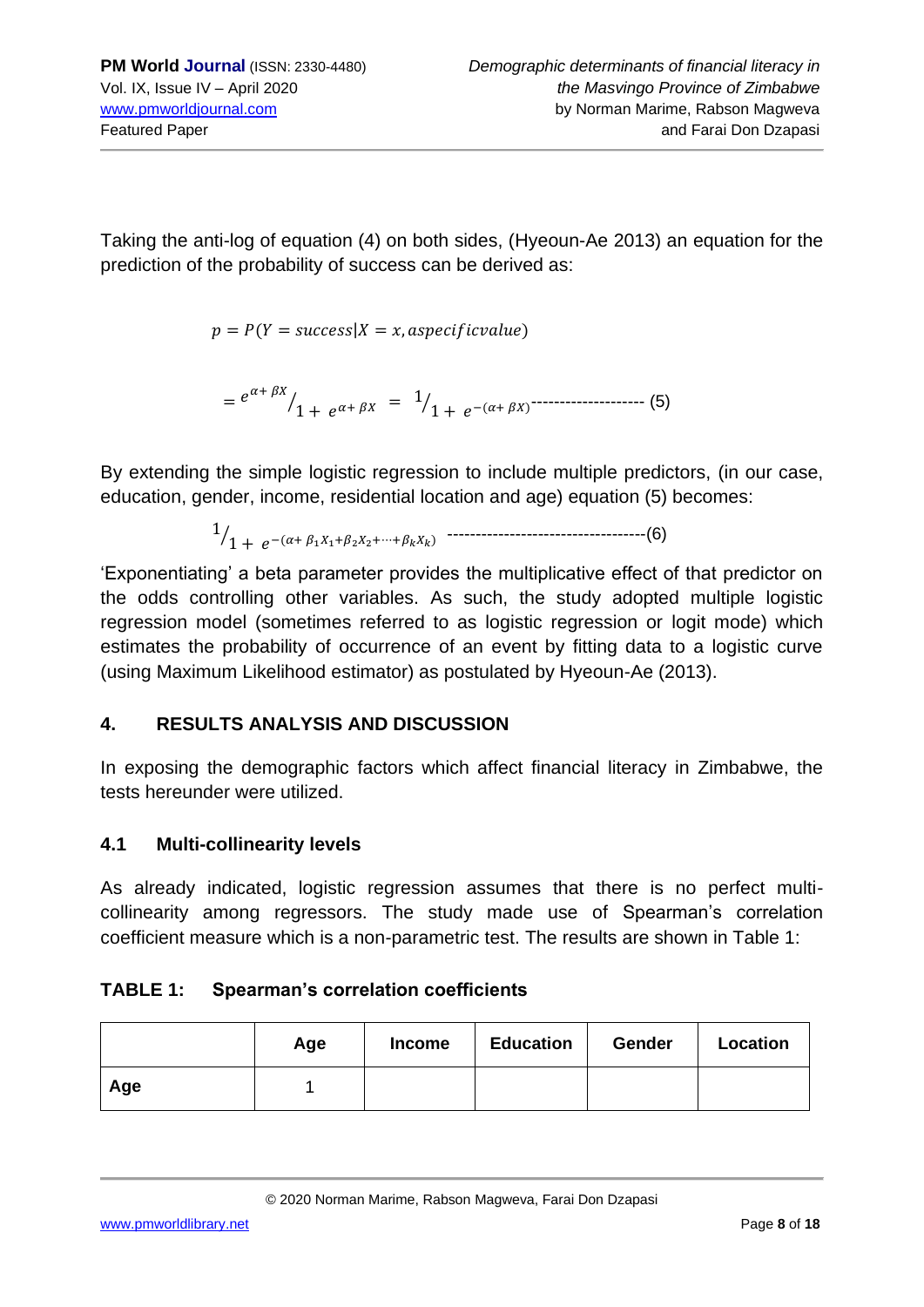| <b>Income</b>    | 0.075     |       |       |           |  |
|------------------|-----------|-------|-------|-----------|--|
| <b>Education</b> | 0.039     | 0.06  |       |           |  |
| Gender           | $-0.0030$ | 0.029 | 0.46  |           |  |
| Location         | 0.074     | 0.033 | 0.046 | $-0.0046$ |  |

#### *Source: Calculated from survey results*

As can be seen from the table, multi-collinearity is absent as the bivariate correlation coefficients are less than absolute 0.8. Such results are expected in Zimbabwe where most of the educated young adults are still unemployed (therefore not likely to earn much if at all). Correlation between age and income is positive though small. This is expected to some extent, as an individual increases in age his chances of promotion and making some investments increases, other factors held constant. Same relationship was established between income and location. Correlation between gender and location is very small as expected. The same applies for gender age.

#### **4.2 Omnibus test**

The omnibus tests of model coefficients are presented in Table 2 below. The test assesses whether adding predictors to the constant only model (indicated block) increased our ability to predict the dependent variable.

|             |              | Chi-square | df | Sig. |
|-------------|--------------|------------|----|------|
| <b>Step</b> | <b>Step</b>  | 40.934     | 5  | .000 |
|             | <b>Block</b> | 40.934     | 5  | .000 |
|             | Model        | 40.934     | 5  | .000 |

**Table 2: Omnibus tests of model coefficients**

#### *Source: Calculated from Survey Results.*

As the p-value of our model (indicated model) is less than 5%, the predictors used in the model significantly increased our ability to predict financial literacy.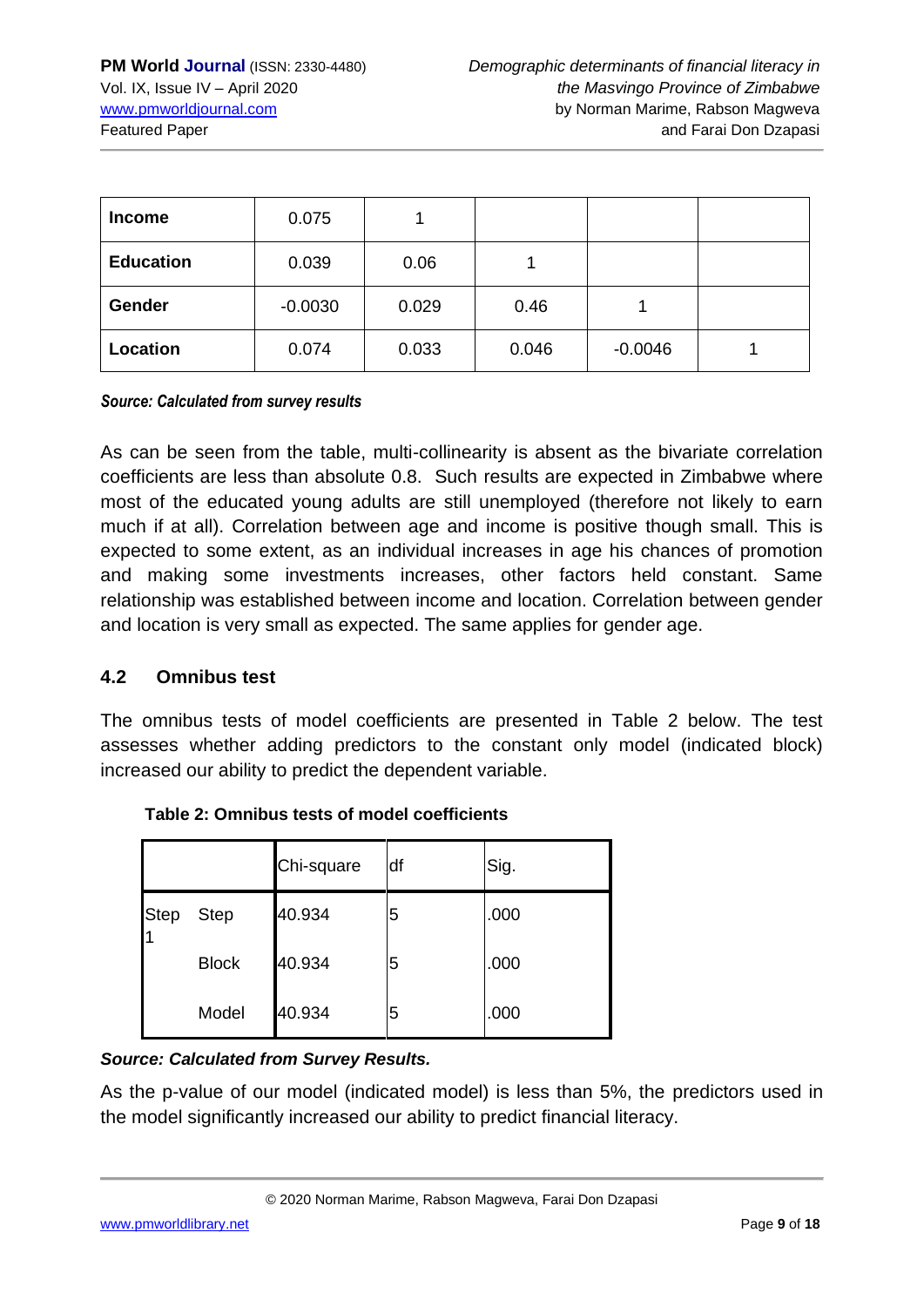The model summary in Table 3 and the Hosmer and Lemeshow test in Table 4, both measure the goodness of fit of our model.

#### **4.3 Model summary**

#### **Table 3: Model Summary**

| <b>Step</b> |                      | -2 Log likelihood Cox & Snell R Square Square | Nagelkerke |
|-------------|----------------------|-----------------------------------------------|------------|
|             | 284.736 <sup>a</sup> | .146                                          | .204       |

Source: Calculated from Survey Results.

a) Estimation terminated at iteration number 5.

Since the indicated R-squares indicated in the above table (Cox and Snell and Nagelkerke) are pseudo, they are difficult to interpret, though they indicate the explanatory power of our model. The 2 log likelihood statistic of our model is significantly different from the block model figure (425.66) indicating that our predictors are doing a good job.

#### **4.4 Hosmer and Lemeshow Test**

#### **Table 4: Hosmer and Lemeshow Test**

| <b>Step</b> | Chi-square |   | Sig. |
|-------------|------------|---|------|
|             | 2.433      | 8 | .965 |

Source: Calculated from Survey Results.

Looking at the Hosmer and Lemeshow test, we fail to reject the null hypothesis indicating that our model can predict financial literacy significantly.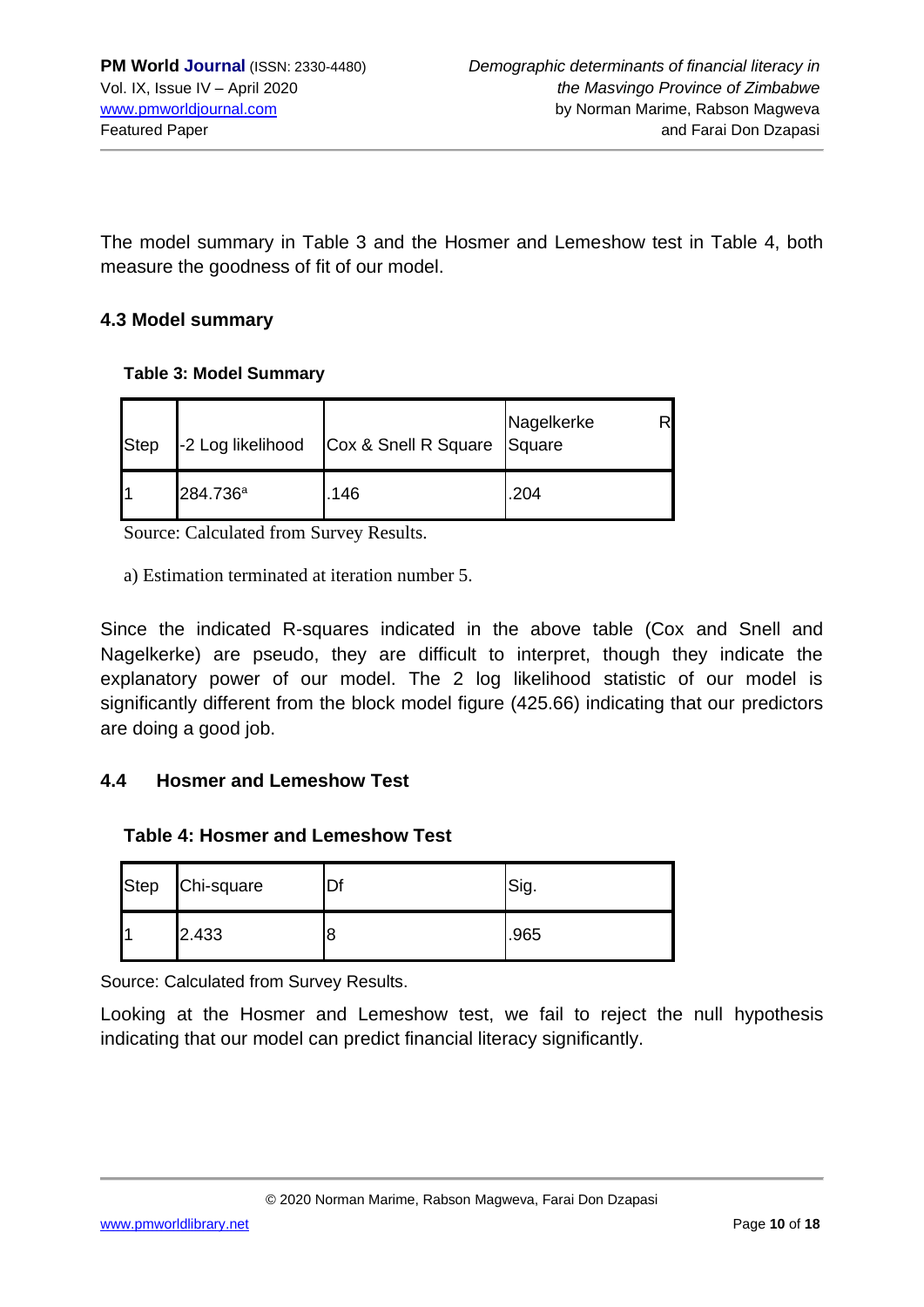### **4.5 Logit output**

Table 5 below shows the estimated logit coefficients whereby financial literacy was the dependent variable.

|             |          |      |        |                |      |        | 95.0%<br>EXP(B) | C.I.for |
|-------------|----------|------|--------|----------------|------|--------|-----------------|---------|
|             | B        | S.E. | Wald   | Df             | Sig. | Exp(B) | Lower           | Upper   |
| Age         | 010      | .010 | .975   | $\overline{1}$ | .324 | 1.010  | .991            | 1.029   |
| Income      | 003      | .001 | 23.310 | $\overline{1}$ | .452 | 1.003  | 1.002           | 1.004   |
| education(1 | 543      | .294 | 3.398  | $\overline{1}$ | .005 | 1.720  | .966            | 3.063   |
| gender(1)   | $-070$   | .289 | .058   | $\overline{1}$ | .039 | .933   | .529            | 1.643   |
| location(1) | 547      | .290 | 3.557  | $\overline{1}$ | .059 | 1.729  | .979            | 3.054   |
| Constant    | $-2.069$ | .694 | 8.898  | $\vert$ 1      | .003 | .126   |                 |         |

| Table 5: Variables in the Equation |  |  |
|------------------------------------|--|--|
|                                    |  |  |

a. Variable(s) entered on step 1: age, income, gender, location education,

#### *Source: Calculated from Survey Results.*

In this study, age does not significantly affect the level of financial literacy noting that the p-value is way above 5%. As the odds ratio is close to one (1.010) and the estimated coefficient not significantly different from zero (0.010) the odds of financial literacy are equal on all ages. This is contrary to conclusion made by Lucarchi et al. (2008) who noted that age significantly affect financial literacy levels. Our results concur with findings made by Bushan et al. (2013). This is expected given the economic conditions which the nation was under for the past decade. The political and financial constraints hindered many from attaining tertiary education where financial literacy concepts are taught, which the young generations is now accessing.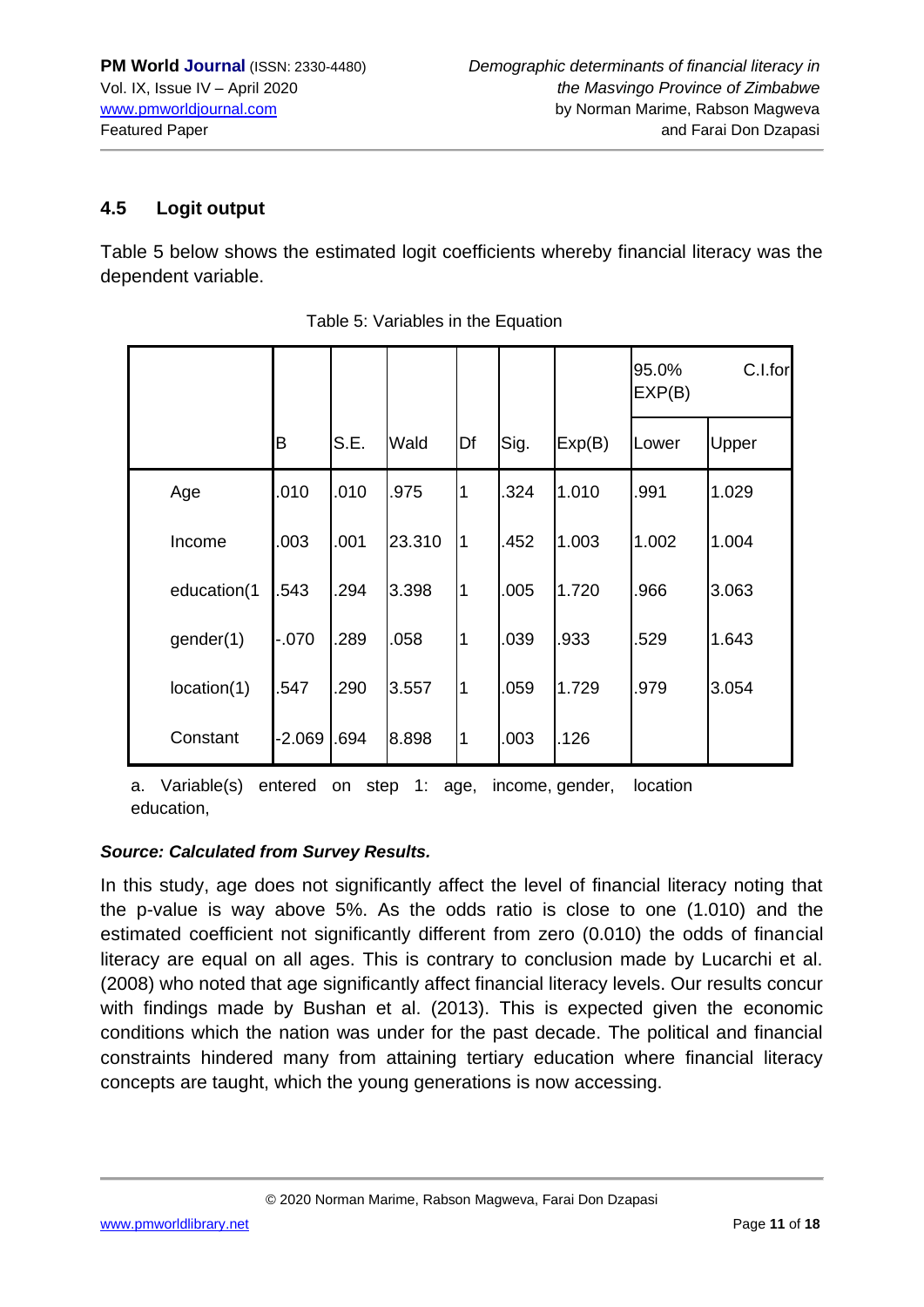Income, like age, does not significantly affect financial literacy level (p-value greater than 5%). All income groups have equal chances of being financial literate (indicated by a coefficient of 0.003 and odds ratio of 1.003). This is expected in Zimbabwe where the informal sector is the source of income for most households. As such earnings can be generated through legal and illegal means ignoring the formal channels where some sort of financial literacy is required to prosper. Informal sector includes the unregistered small to medium enterprises, cross-border traders and back-yard economic activities which rarely require much financial literacy to thrive. Our results are contrary to conclusions reached by many authors including Braunstein & Welch (2002), Lusardi 2002 and Jacob et al.2000.

A p-value of 0.005 indicates that educational level significantly affect financial literacy. An individual with a degree and above is 0.543 times more likely to be financial literate compared to the one with lower qualifications. Thus, as education levels increases, the odds of somebody being financial literate rises. In fact, as the level of education increases, the odds of being financially literate increases by a factor of 1.720 or 70%, other factors held constant. This is driven mainly due to the introduction of entrepreneurship courses in most academic programs in most higher and tertiary education institutions. Our findings are in agreement with conclusions made by Hilgert et al 2003 and Atkinson & Messy 2012, but are contrary to what Lusardi & Mitchell 2008 noted.

Gender tends to affect financial literacy significantly as its corresponding p-value is less than 5%. This is in line with the findings made by Bernheim 2009&Guiso&Jappelli 2010. As females were coded 1, their odds of financial literacy increases by a factor of 0.933 compared to males (which is a decrease effectively). This actually means the odds of being financial literate falls by 6.7% to females in Zimbabwe. This effectively indicates that the odds of being financially literate increase for males. This can be due to gender imbalances, in which case females were actually 'second citizens' in terms of economic activity, education and income level. Thanks to the new era advocating for equal opportunities among males and females world over, including Zimbabwe.

Financial literacy is not significantly a function of residential area at 5% level of significance. Naturally, income determines the preferred residential area to a large extent. In which case, in Zimbabwe, such income is not related in any way to either education or employment status. At 10% significance level, low density suburbanites tend to be more financially literate by a factor of 1.729 compared to other areas, other factors held constant. This is contrary to the findings made by Loprest 2001 and Cancian2001 who noted that geographical or residential location determines the level of financial literacy.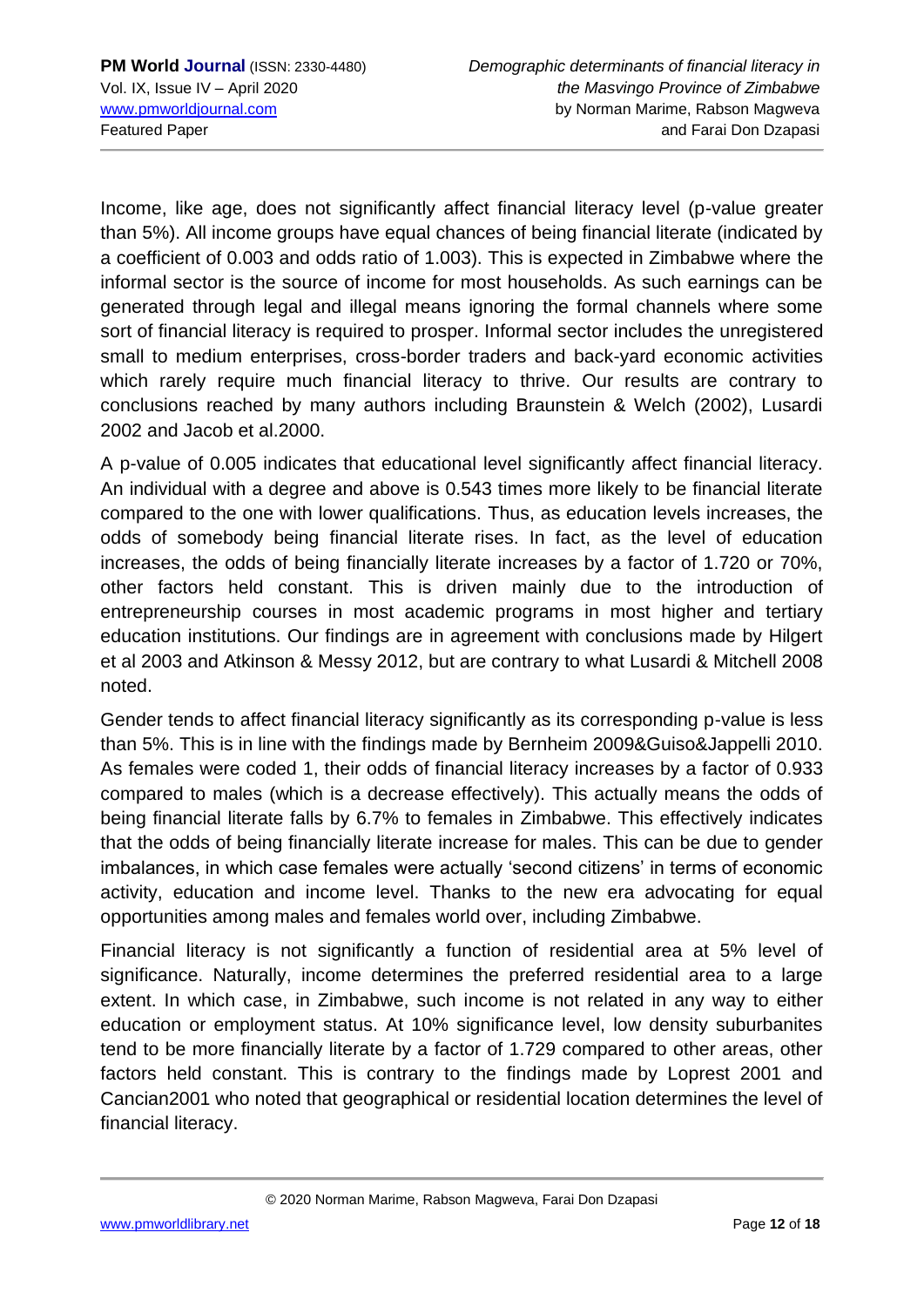### **6. RECOMMENDATIONS**

In light of the above, the following recommendations are made to the Reserve Bank of Zimbabwe (RBZ) and other stakeholders to promote financial literacy as under:

• **RBZ financial literacy website.** A link on financial education in the RBZ website, containing material in English, Shona, Ndebele and the rest of other vernacular languages, which includes comic books on money and banking for children, films, messages on financial planning and games on financial education.

• **Financial Literacy Centres (FLCs).** These may be opened by various banks with focus on the spread of Financial Literacy, to create awareness about financial products and provision of counseling facilities for customers of banks.

• **Outreach visits** by employees of Reserve Bank of Zimbabwe to remote villages. The objective of these visits is to understand the ground level position, spread awareness about benefits of being connected to the formal financial system and disseminate information about the functioning of RBZ.

• **Awareness** is done by distributing pamphlets, comic books, enacting plays and skits, arranging stalls in local fairs, exhibitions, participation in information / literacy programmes organized by press as well as releasing books on financial planning for students and new professionals.

• **Setting up of a monetary museum** by RBZ to create awareness about money and banking among the general public and spread knowledge about the history of money.

• **Mass media campaign** tie ups with educational institutes, financial awareness workshops/ help lines, books, pamphlets and publications on financial literacy by NGOs, and financial market players.

#### **5. CONCLUSIONS**

The concept of financial literacy centres on key lessons for financial decision-making, it explores how people can enhance their skills and abilities to make more informed economic choices. In the absence of increased financial literacy, people will be increasingly at the threat of making poor financial decisions which will leave them to confront financial hardships, including an uncertain old age. Thus financial literacy plays a significant role in influencing accountable attitudes and behaviours with regard to the administration of personal finances and this translate to a successful adult life.

The results of the research ratify preceding expectations and previous readings, by pointing out: women as having lower financial literacy levels (Chen & Volpe 2002,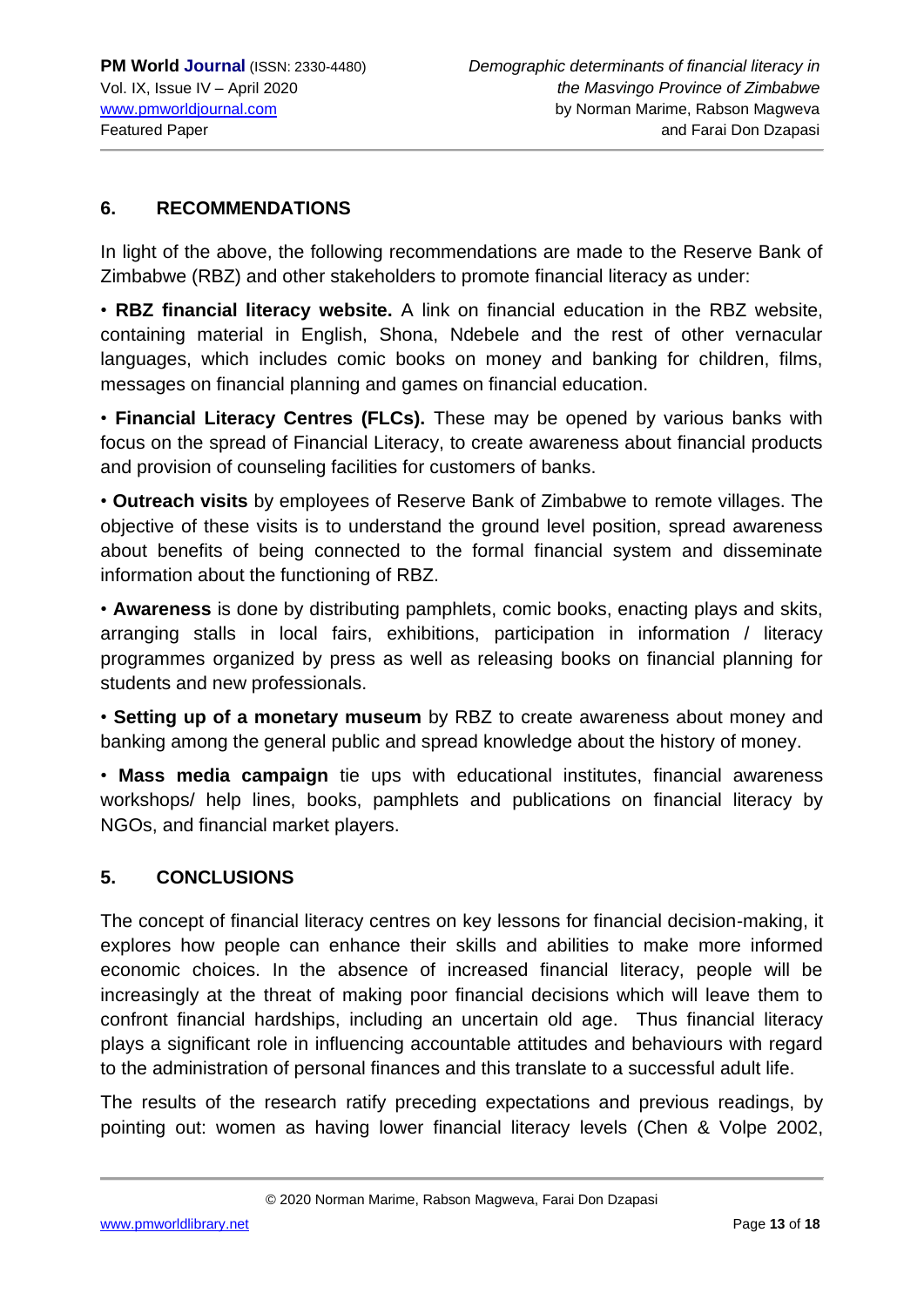Lursadi & Mitchell, 2011, Mottola 2013) and individuals with lower educational levels (Lursadi & Mitchell, 2011) having low financial literacy rates. Residential location and age were found to be insignificant in determining financial literacy. This concurs with the conclusions made by Lisa & Bilal 2012).

In Zimbabwe, income and financial literacy rate are not significantly related since the source of household income is largely informal. The relationship between these two variables is likely to be bi-directional. Financially literate individuals tend to make optimal financial decisions which increase their income. On the other hand, individuals with high income are capable of attending financial seminars and even further their education with easy while on one hand and on the other hand financially literate can generate more income.

#### **REFERENCES**

- 1. Anderson, Steven G. and Brian M. Gryzlak. 2012. Social Work Advocacy in the Post-TANF Environment: Lessons from Early TANF Research Studies. Social Work 47 (3): 301–314.
- 2. Atkinson, A., & Messy, F. (2012). Measuring financial literacy: results of the OECD / International Network on Financial Education (INFE) Pilot Study [Working Paper n. 15]. [http://dx.doi.org/10.1787/5k9csfs90fr4-en.](http://dx.doi.org/10.1787/5k9csfs90fr4-en)
- 3. Behrman, J. R, Mitchell, O, Soo, C. and Bravo, D. 2009, Financial Literacy, Schooling, and Wealth Accumulation, National Bureau of Economic Research Working Paper Series No. 16452 (October).
- 4. Bernheim, D. 2009. Behavioral welfare economics. Journal of the European Economic Association 7, no. 2-3: 267-319.
- 5. Bhushan, P. &Medury, Y. 2013. Financial Literacy and its Determinants. International Journal of Engineering, Business and Enterprise Applications (IJEBEA), 4(2), pp.155- 160.
- 6. Braunstein, S. and Welch, C.2002, Financial Literacy: An Overview of Practice, Research, and Policy, Federal Reserve Bulletin, United States of America.
- 7. Calvet, L. E., Campbell, J. Y., Sodini, P., 2009. Measuring the financial sophistication of households. The American Economic Review 99, 393–398.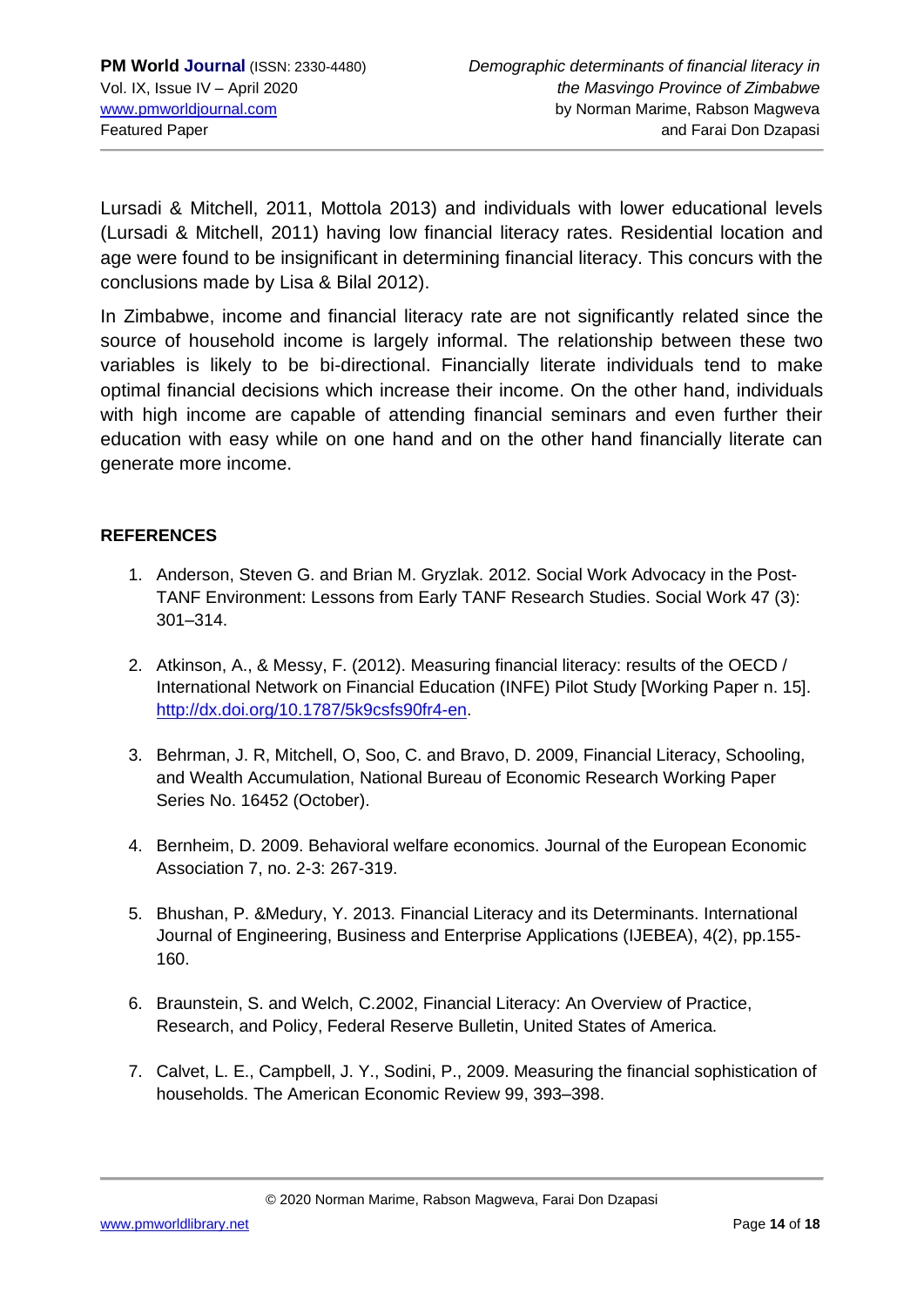- 8. Cancian, Maria 2001. The Rhetoric and Reality of Work-Based Welfare Reform. Social Work 46 (4): 309–314.
- 9. Courchane, M. 2005. Consumer literacy and creditworthi- ness. Proceedings, Federal Reserve Bank of Chicago. *Economics*, 54, pp. 205–224
- 10. FinScope Botswana 2009 Summary Report. Finmark Trust. [http://www.econsult.co.bw/tempex/file/Finscope%20Botswana%202009%20Report%20](http://www.econsult.co.bw/tempex/file/Finscope%20Botswana%202009%20Report%20Final%20website.pdf) [Final%20website.pdf](http://www.econsult.co.bw/tempex/file/Finscope%20Botswana%202009%20Report%20Final%20website.pdf)
- 11. Gono, G, 2013, Monetary policy statement 2013, Reserve Bank of Zimbabwe, Zimbabwe.
- 12. Guiso, L. and Jappelli, T. 2008 Financial Literacy and Portfolio Diversification. Working Paper
- 13. Guiso, L. and Jappelli, T. 2008 Financial Literacy and Portfolio Diversification. Working Paper
- 14. Hastings, J., & Mitchell, O. S. 2010. Financial literacy: implications for retirement security and the financial marketplace.*Oxford*, UK: Oxford University Press.
- 15. Hastings, J., Madrian, B., Skimmyhorn, W., 2013. Financial Literacy, Financial Education, and Economic Outcomes. Annual Review of Economics, Annual Reviews 5(1), pp. 347–373.
- 16. Hilgert, M, Hogarth, J and Beverly, S, 2009, "Household Financial Management: The Connection between Knowledge and Behavior," Federal ReserveBulletin, pp. 309–322.
- 17. Jacob, Katy, Sharyl Hudson, and Malcolm Bush. 2000. Tools for Survival: An Analysis of Financial Literacy Programs for Lower-Income Families. Chicago: Woodstock Institute.
- 18. Lisa, X and Bilal, Z, 2012 "Financial Literacy around the world", An overview of the Evidence with Practical Suggestions for the Way Forward, 6107, pp 22-28
- 19. Lisa, X and Bilal, Z, (2012) "Financial Literacy around the world", *An overview of the Evidence with Practical Suggestions for the Way Forward*, 6107, pp 22-28.
- *20.* Lusardi, A, and Mitchell, O, S 2007a, "Baby Boomer Retirement Security: The Role of Planning, Financial Literacy, and Housing Wealth," *Journal of Monetary*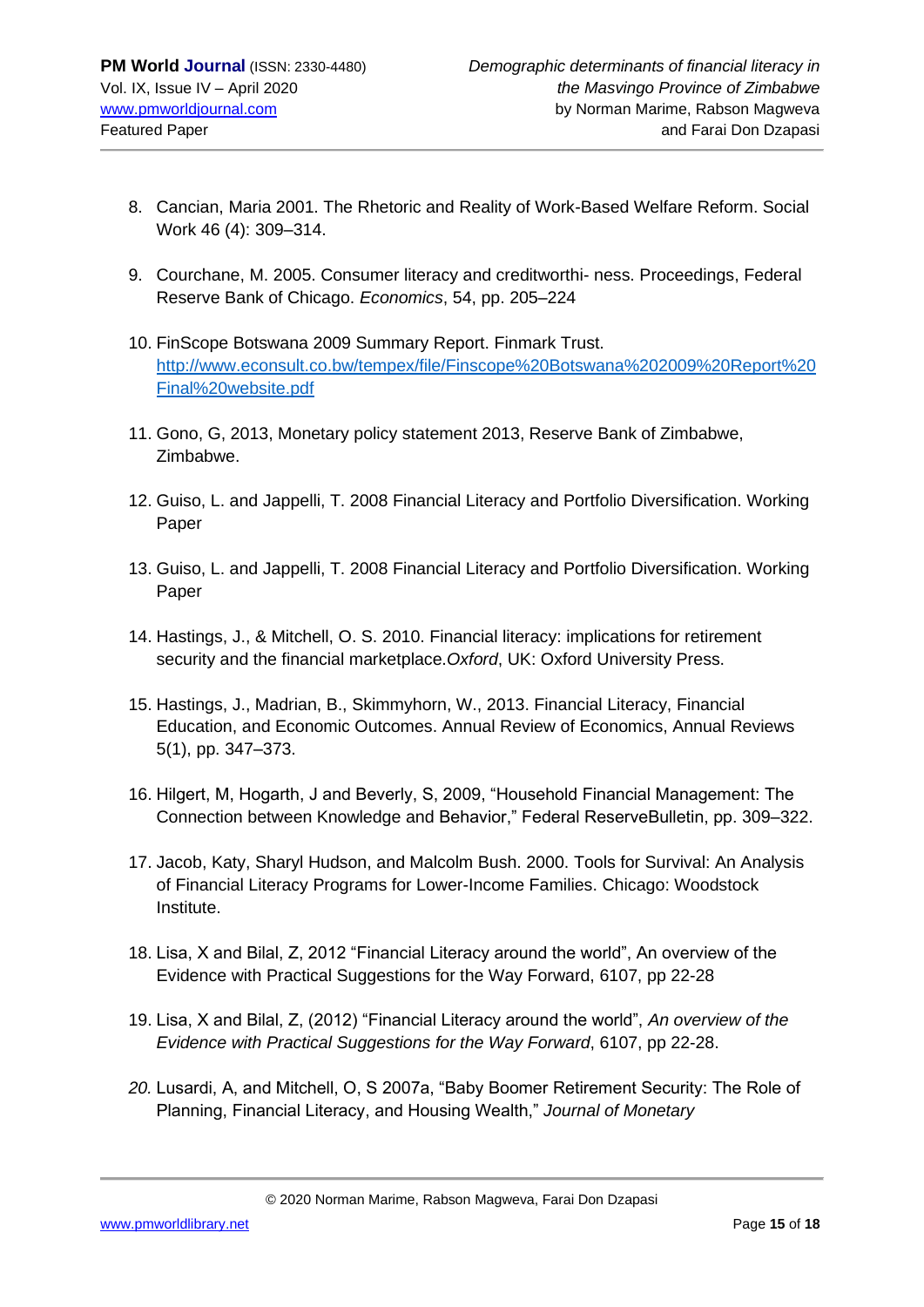- 21. Lusardi, A, and Mitchell, O, S 2008, Planning and Financial Literacy: How Do Women Fare? Center for Research on Pensions and Welfare Policies, Turin (Italy), January.
- 22. Lusardi, A., & Mitchell, O. S. 2011. Financial literacy and retirement planning in the United States. Journal of Pension Economics and Finance10(4), 509-525.
- 23. Lusardi, A., & Mitchell, O. S. 2013. The economic importance of financial literacy: theory and evidence. Journal of Economic Literature52(1), 5-44.
- 24. Lusardi, A., Mitchell, O. S., 2014. The economic importance of financial literacy: theory and evidence. Journal of Economic Literature 52, 5-44.
- 25. Lusardi, A., Tufano, P., 2009. Debt literacy, financial experiences, and overindebtedness. Working Paper 14808, National Bureau of Economic Research.
- 26. Lusardi, Annamaria. "Numeracy, Financial Literacy, and Financial Decision-Making." *Numeracy* 5, Iss. 1 2012: Article 2. DOI: [http://dx.doi.org/10.5038/1936-](http://dx.doi.org/10.5038/1936-4660.5.1.2) [4660.5.1.2](http://dx.doi.org/10.5038/1936-4660.5.1.2)
- 27. Miller, M, Godfrey, N, Levesque, B and Stark, E, 2009 "The case of financial literacy in developing countries": *Promoting Access to Finance by Empowering Customers*:World Bank
- 28. Moore, D (2003)., Heterogeneity and portfolio choice: theory and evidence. In Handbook of Financial Econometrics, edited by Y. Ait-Sahalia and L.P. Hansen, 2005 (North-Holland: Amsterdam)
- 29. Mottola, G. R. 2013. In our best interest: women, financial literacy, and credit card behavior., Numeracy 6(2).
- 30. Organisation for Economic Co-Operation and Development .OECD. (2005). Financial literacy and inclusion: Results of OECD/INFE survey across countries and by gender. OECD Centre, Paris, France.
- 31. Park, Hyeoun-Ae 2013, An Introduction to Logistic Regression: From Basic Concepts to Interpretation with Particular Attention to Nursing Domain,Journal of Korean AcadNurs Vol.43 No.2, 154-164 J Korean AcadNurs Vol.43 No.2 April 2013 <http://dx.doi.org/10.4040/jkan.2013.43.2.154>
- 32. Programme for International Student Assessment (PISA) 2012 Financing the future: Australian students' results in the PISA 2012 Financial Literacy assessment. Australian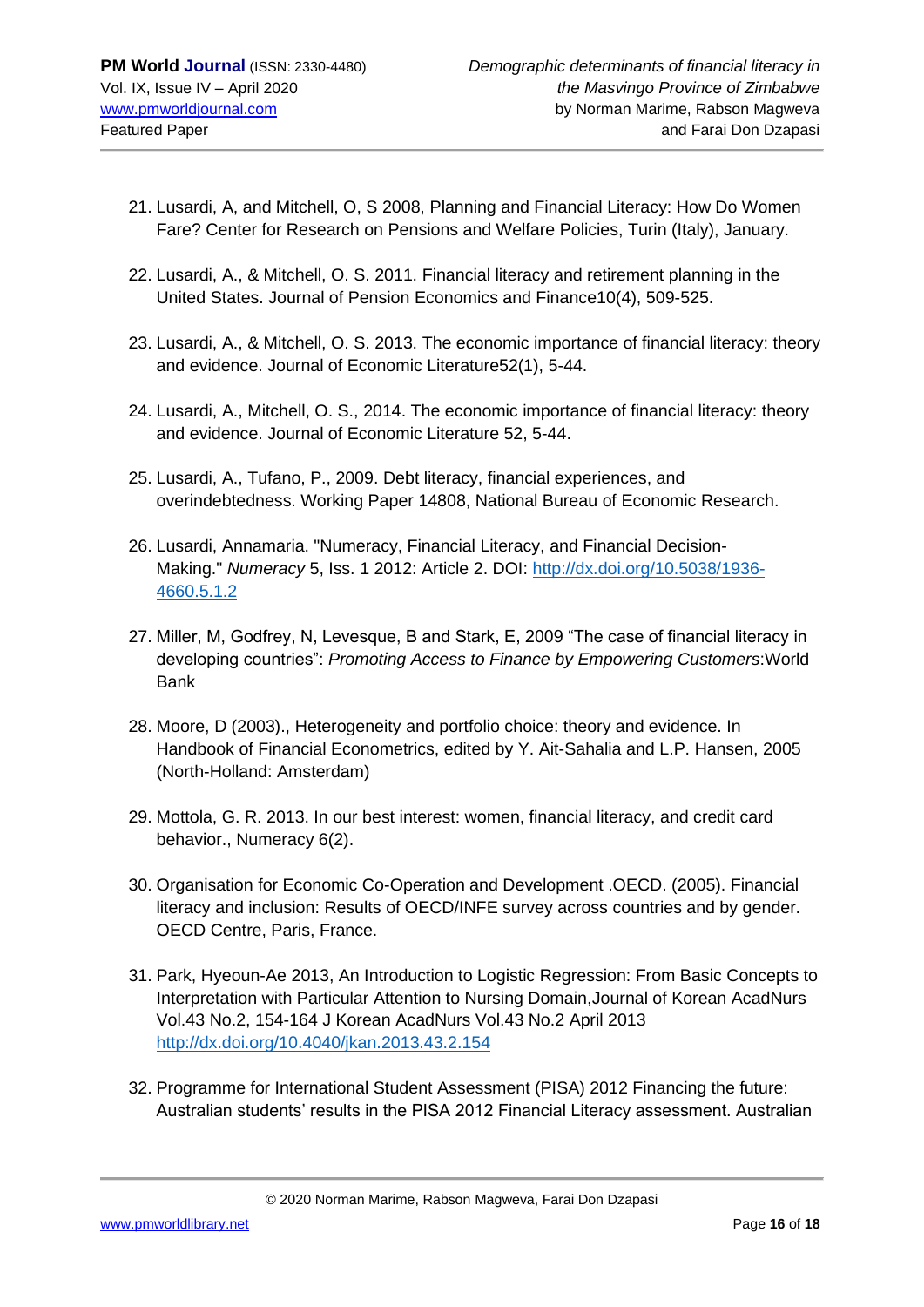Council for Educational Research. [https://www.acer.org/files/PISA\\_2012\\_Financial\\_Literacy.pdf](https://www.acer.org/files/PISA_2012_Financial_Literacy.pdf)

- 33. Reed, M., (2008), Student Debt and the Class of 2007. The Project on Student Debt. [http://ticas.org/search/google/posd%20OR%20homefiles%20OR%20pub%20OR%20cla](http://ticas.org/search/google/posd%20OR%20homefiles%20OR%20pub%20OR%20classof2007) [ssof2007](http://ticas.org/search/google/posd%20OR%20homefiles%20OR%20pub%20OR%20classof2007)
- 34. Richard Williams, 2015, Logistic Regression, Part I: Problems with the Linear Probability Model (LPM), University of Notre Dame,<http://www3.nd.edu/~rwilliam/>
- 35. Van Rooij, M. C. J., Lusardi, A., &Alessie, R. J. M. 2011. Financial literacy and retirement planning in the Netherlands. Journal of Economic Psychology32(4), 593-608.
- 36. Van Rooij, M., Lusardi, A., Alessie, R., 2012. Financial literacy, retirement planning and household wealth. The Economic Journal 122, 449–478.
- **37.** Yoong, J., 2011. Financial illiteracy and stock market participation: Evidence from the rand American life panel.